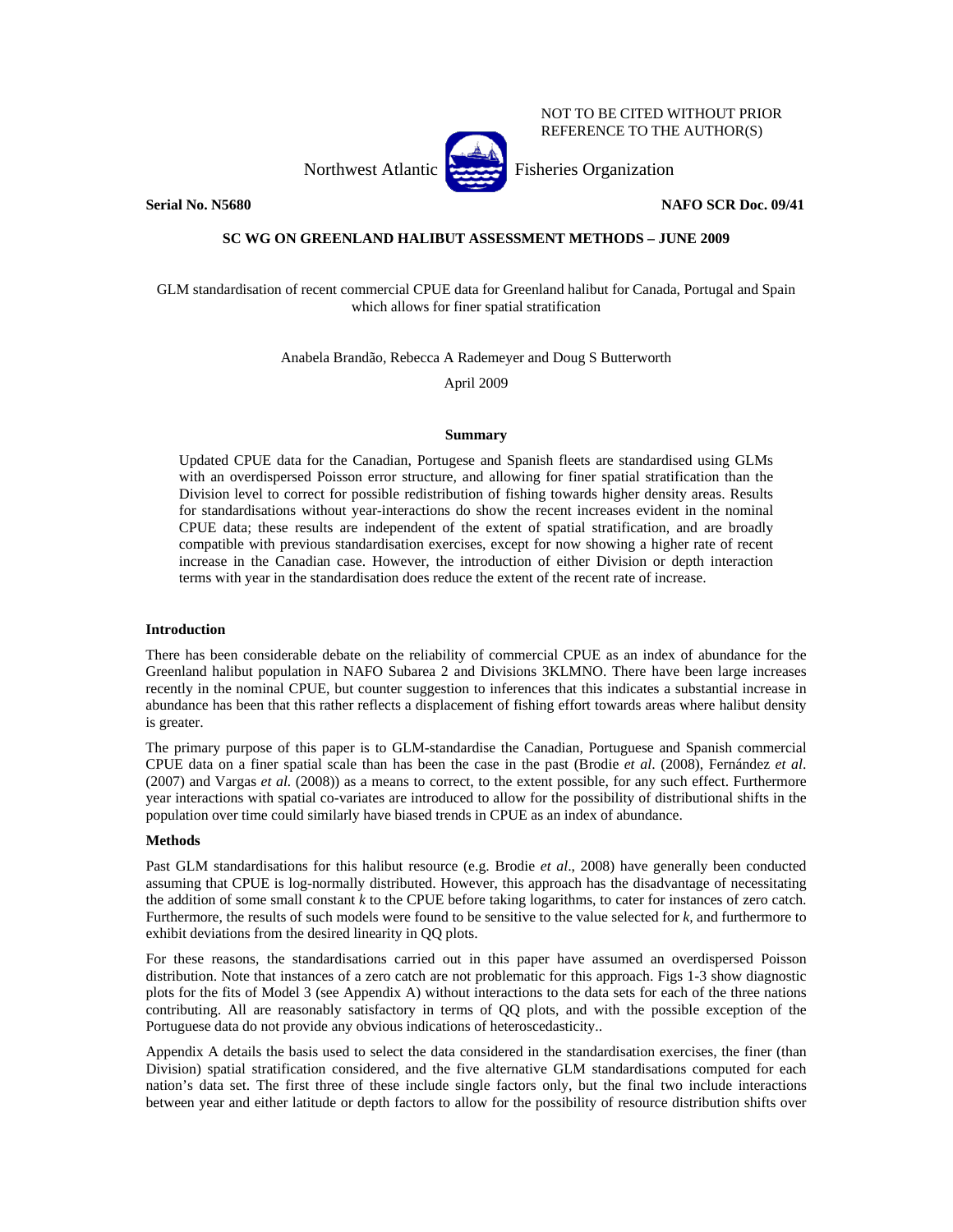time. Further analyses could consider both interactions together, but this has not been attempted as yet given that a coarse approach was required to calculate the open ocean areas for the depth strata.

For the Canadian data, model 3 has also been run excluding the 2008 data to investigate the effect of these data on the recent trend obtained. This run is referred to as 3b.

#### **Results and Discussion**

Results of the various standardisations carried out are reported in Tables 1, 2 and 3 for the commercial data from Canada, Spain and Portugal respectively. These results are plotted in Fig. 4, where they are also compared to the earlier GLM standardisations of Brodie *et al*. (2008), Fernández *et al*. (2007) and Vargas *et al.* (2008).

The three standardisations excluding interactions give very similar results, independent of the coarser or finer scale used for spatial factors, which suggests that CPUE trends have not been biased by recent concentration of fishing effort in areas of higher density. The trends obtained are also very similar to those of previous standardisations, except in the Canadian case where this analysis indicates a higher recent rate of increase (this is not a consequence of the addition of the 2008 data).

The introduction of interactions to these standardisations does however make a difference, indicating reduced recent rates of increase. This suggests that the recent increase in nominal CPUE is in part a reflection of a changed distribution of the halibut population, and does not entirely reflect an increase in abundance.

## **Acknowledgments**

Scientific colleagues from Canada, Portugal and Spain are thanked for providing the data upon which the analyses of this paper were based.

## **References**

- Brodie WB, Power D and Healey BP. 2008. The Canadian fishery for Greenland halibut in SA 2 + Div. 3KLMNO, with emphasis on 2007. NAFO SRC Doc. 08/47, Ser. No. N5549.
- Fernández C, González F and González D. 2007. Standardized CPUE indices for Greenland Halibut in NAFO Regulatory Area of Divisions 3LMNO based on Spanish commercial catch rates. NAFO SRC Doc 07/31, Ser. No. N5383.
- Vargas J, Alpoim R, Santos E and Avila de Melo M. 2008. Portuguese Research Report for 2007. NAFO SCS Doc. 08/5, Ser. No N5495.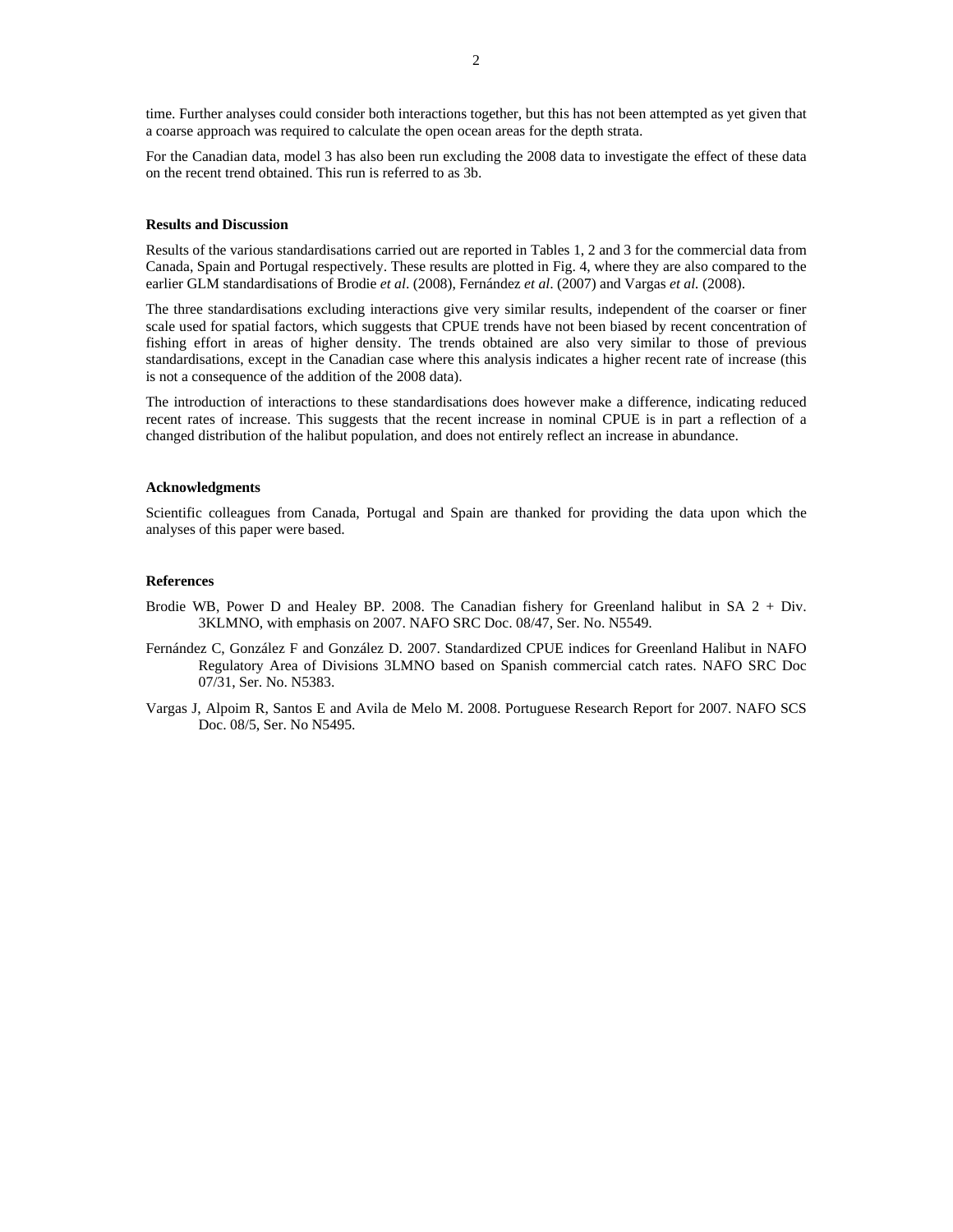|      |      | $\overline{c}$ | 3    | 3b   | 4    | 5    |
|------|------|----------------|------|------|------|------|
| 1998 | 0.77 | 0.77           | 0.70 | 0.70 | 1.05 | 0.83 |
| 1999 | 1.05 | 1.04           | 0.93 | 0.94 | 1.19 | 0.81 |
| 2000 | 1.58 | 1.55           | 1.50 | 1.50 | 1.56 | 1.47 |
| 2001 | 1.74 | 1.72           | 1.70 | 1.69 | 1.45 | 1.17 |
| 2002 | 1.40 | 1.38           | 1.36 | 1.36 | 1.27 | 1.44 |
| 2003 | 1.00 | 1.00           | 1.00 | 1.00 | 1.00 | 1.00 |
| 2004 | 1.13 | 1.14           | 1.10 | 1.10 | 1.37 | 0.76 |
| 2005 | 1.22 | 1.21           | 1.14 | 1.13 | 1.27 | 1.26 |
| 2006 | 3.07 | 3.05           | 2.73 | 2.70 | 1.94 | 2.28 |
| 2007 | 3.25 | 3.33           | 3.27 | 3.22 | 3.00 | 2.41 |
| 2008 | 4.24 | 4.34           | 4.16 |      | 3.00 | 2.49 |

**Table 1**: Standardised CPUE for the Canadian data, all normalised to 1 in 2003.

**Table 2**: Standardised CPUE for the Spanish data, all normalised to 1 for 2000.

|      | 1    | 2    | 3    | 4    | 5    |
|------|------|------|------|------|------|
| 1992 | 1.08 | 1.09 | 1.07 | 0.88 | 0.99 |
| 1993 | 0.93 | 0.94 | 0.92 | 0.81 | 0.95 |
| 1994 | 0.81 | 0.81 | 0.80 | 0.84 | 0.92 |
| 1995 | 1.04 | 1.06 | 1.08 | 0.78 | 0.97 |
| 1996 | 1.14 | 1.15 | 1.11 | 0.83 | 0.86 |
| 1997 | 1.05 | 1.06 | 1.04 | 0.87 | 1.09 |
| 1998 | 0.92 | 0.93 | 0.89 | 0.71 | 0.87 |
| 1999 | 0.64 | 0.66 | 0.67 | 0.70 | 0.65 |
| 2000 | 1.00 | 1.00 | 1.00 | 1.00 | 1.00 |
| 2001 | 0.91 | 0.91 | 0.90 | 0.85 | 0.97 |
| 2002 | 1.25 | 1.26 | 1.25 | 0.90 | 0.92 |
| 2003 | 0.86 | 0.88 | 0.89 | 0.70 | 0.96 |
| 2004 | 0.69 | 0.70 | 0.69 | 0.79 | 0.66 |
| 2005 | 0.82 | 0.82 | 0.81 | 0.88 | 0.69 |
| 2006 | 1.04 | 1.05 | 1.05 | 0.89 | 0.94 |
| 2007 | 2.20 | 2.21 | 2.18 | 1.26 | 1.89 |
| 2008 | 1.84 | 1.86 | 1.85 | 1.15 | 1.62 |

**Table 3**: Standardised CPUE for the Portuguese data, all normalised to 1 for 1998.

|      |      | 2    | 3    | 4    | 5    |
|------|------|------|------|------|------|
| 1998 | 1.00 | 1.00 | 1.00 | 1.00 | 1.00 |
| 1999 | 1.13 | 1.12 | 1.12 | 0.90 | 1.20 |
| 2000 | 1.09 | 1.07 | 1.07 | 0.90 | 1.11 |
| 2001 | 0.88 | 0.87 | 0.87 | 0.84 | 0.73 |
| 2002 | 0.85 | 0.84 | 0.84 | 0.86 | 0.86 |
| 2003 | 0.83 | 0.81 | 0.81 | 0.88 | 0.88 |
| 2004 | 0.52 | 0.51 | 0.51 | 0.71 | 0.53 |
| 2005 | 0.95 | 0.92 | 0.90 | 0.95 | 0.91 |
| 2006 | 1.26 | 1.27 | 1.24 | 0.89 | 1.33 |
| 2007 | 1.50 | 1.51 | 1.48 | 1.12 | 0.96 |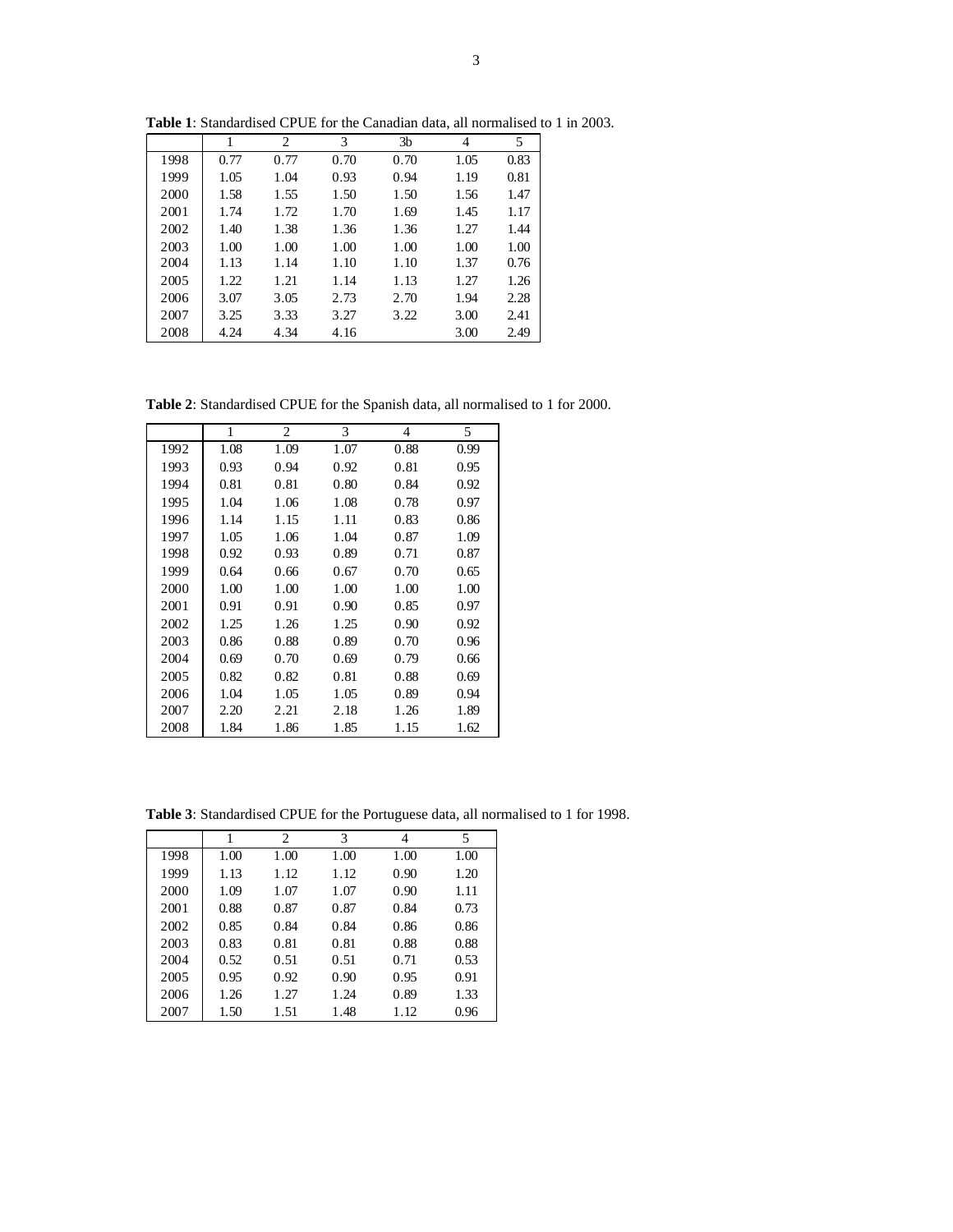

**Fig. 1**: Diagnostic plots for Canadian catch data for model 3.



**Fig. 2**: Diagnostic plots for Spanish catch data for model 3.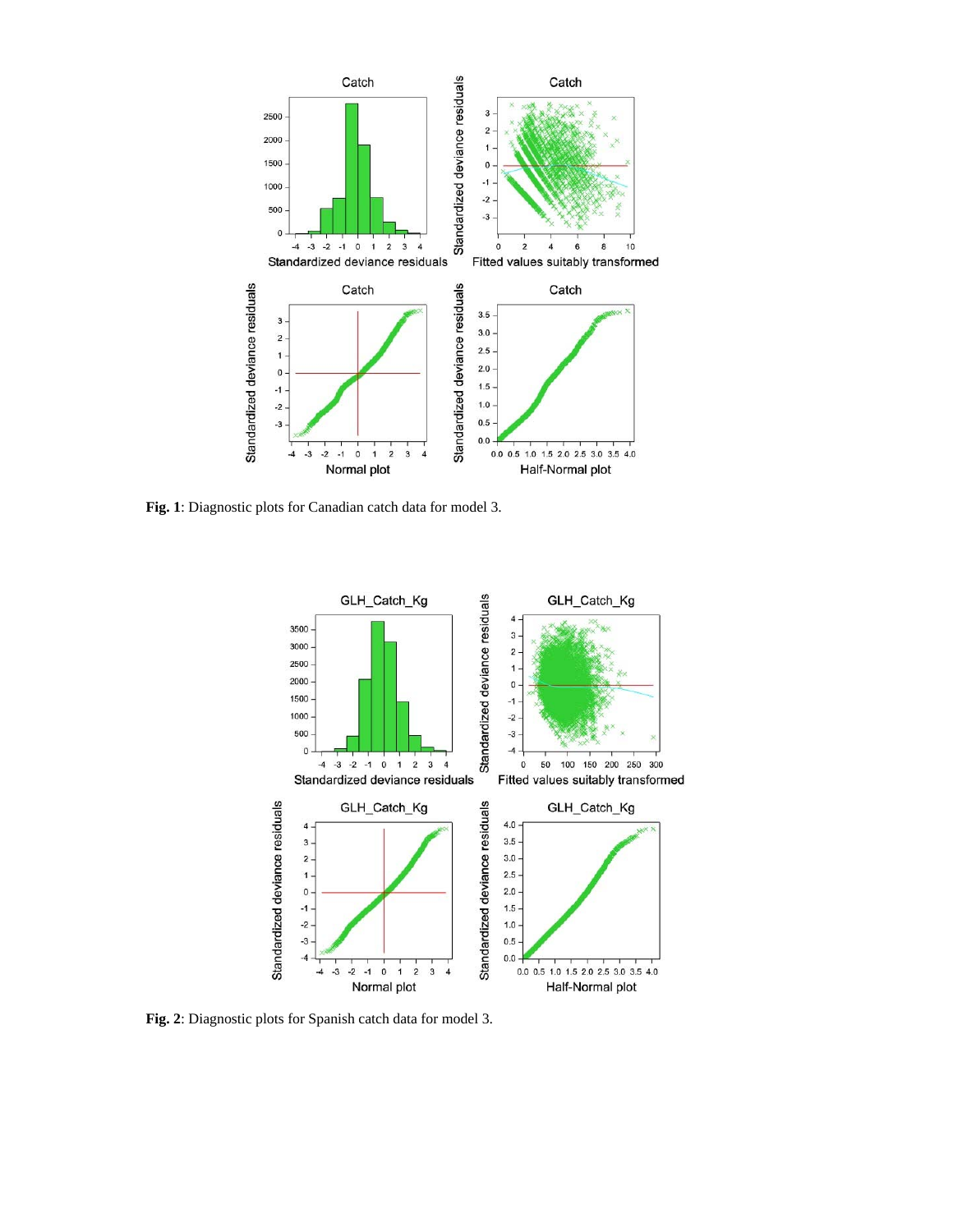

**Fig. 3**: Diagnostic plots for Portuguese catch data for model 3.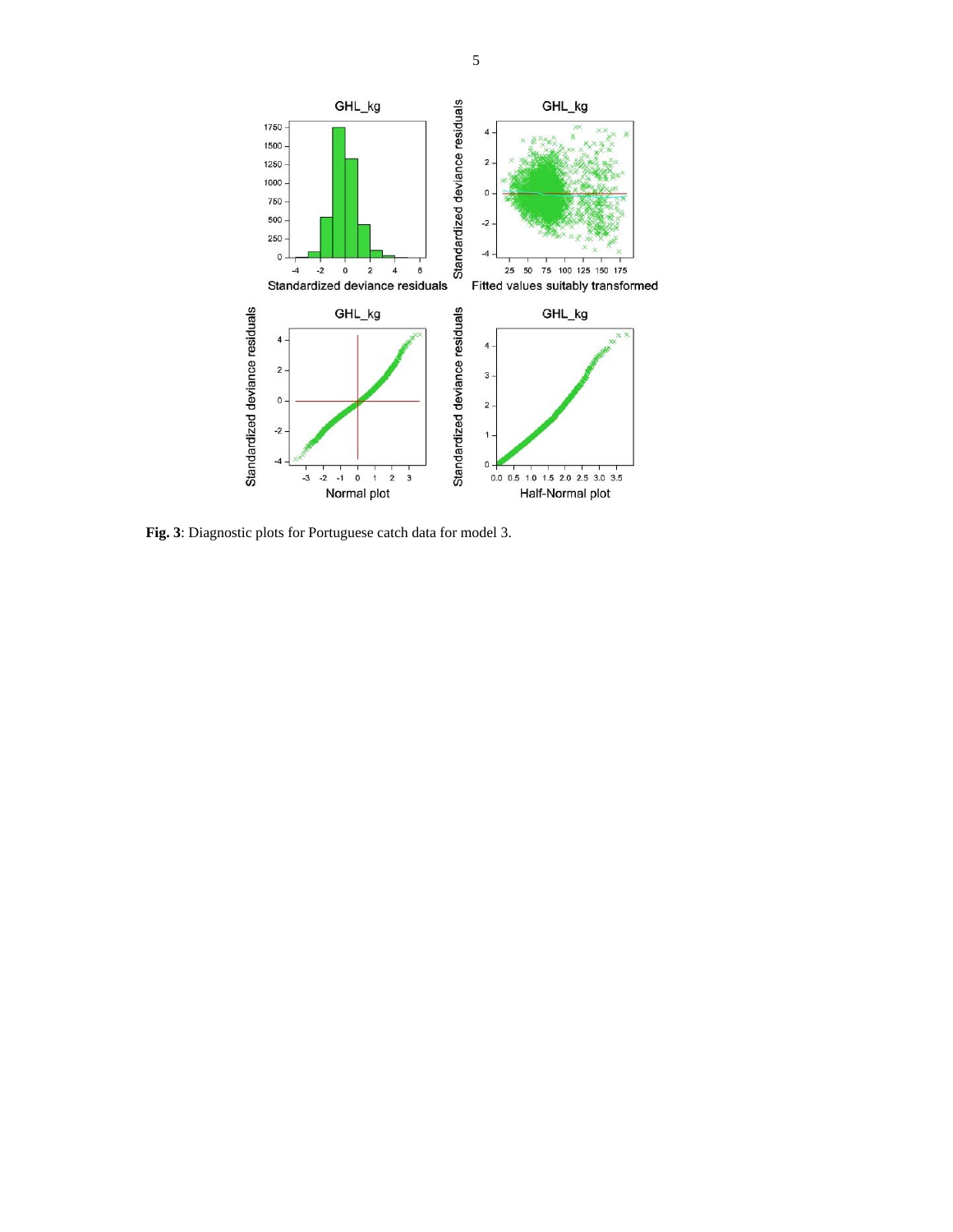

**Fig. 4**: Standardised CPUE without interactions (left and middle columns) and including two variants with interactions (right column). The middle column plots give the 90% CIs relative to the year for which the series concerned is normalised to 1. For the past Portuguese Vargas *et al.* (2008) series plotted, the average of the 3L, 3M and 3O series which they provide has been used.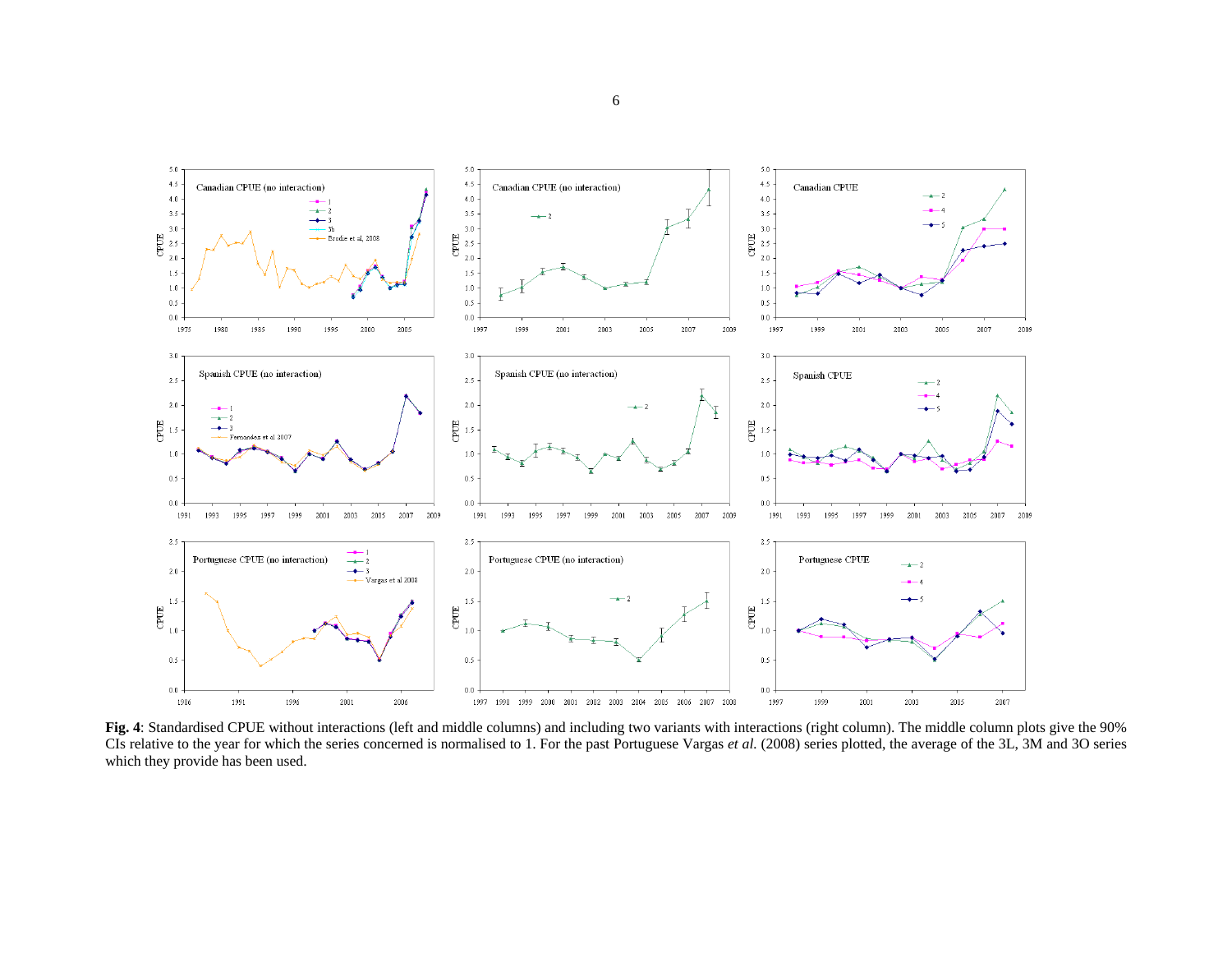# **APPENDIX A**

The following General Linear Models (GLMs) were then fitted to the Canadian, Portuguese and Spanish catch (*C*) and effort (*E*) data:

Model 1:

$$
\overline{E}(C) = E^* \exp[\mu + \alpha_{Year} + \beta_{Month} + \gamma_{Vessel} + \delta_{Division}] \tag{1}
$$

Model 2:

$$
\overline{E}(C) = E^* \exp[\mu + \alpha_{\text{Year}} + \beta_{\text{Month}} + \gamma_{\text{Vessel}} + \delta_{\text{Division}} + \phi_{\text{Depth}}]
$$
(2)

Model 3:

$$
\overline{E}(C) = E^* \exp[\mu + \alpha_{Year} + \beta_{Month} + \gamma_{Vessel} + \theta_{Lat} + \phi_{Depth}] \tag{3}
$$

Model 4:

$$
\overline{E}(C) = E^* \exp[\mu + \alpha_{Year} + \beta_{Month} + \gamma_{Vessel} + \delta_{Division} + \phi_{Depth} + \lambda_{DivisionX(2)}
$$
(4)

Model 5:

$$
\overline{E}(C) = E^* \exp[\mu + \alpha_{Year} + \beta_{Month} + \gamma_{Vessel} + \theta_{Lat} + \phi_{Depth} + \eta_{DepthxYear}] \tag{5}
$$

where:

- $\overline{E}(C)$  is the expected catch, where *C* is assumed to have an over-dispersion Poisson distribution,
- *E\** is the offset denoting effort,

 $\mu$  is the intercept,  $\alpha_{Year}$  is the year effect,

- $\beta_{Month}$  is the month effect,
- $\gamma_{Vessel}$  is the vessel effect,
- $\delta_{Division}$  is the division effect,
- $\phi_{Depth}$  is the depth effect,
- $\theta_{\text{Lat}}$  is the latitude effect,
- $\lambda_{DivisionYear}$  is the division x year interaction, and
- $\eta_{\text{DephxYear}}$  is the depth x year interaction.

Table A1 lists the factor levels for the Canadian, Spanish and Portuguese data. The depth and latitude strata have been determined as fine as possible subject to maintaining reasonable sample sizes for each spatial cell. The Canadian Vessel factor levels have been chosen to correspond to the Brodie *et al*. (2008) levels except that here, level "3125" also includes level "27125" of Brodie *et al.* (2008).

The analyses for each country have been based on mobile gear, directed at Greenland halibut/turbot.

For Canada, entries from Divisions 2G and 3O have been omitted because of the low sample sizes (13 and 7 respectively). In the Canadian data, prior to 1998 the depth was recorded in one category only: "251 fathoms and over" (except for one entry in 1997). The Canadian analyses have therefore omitted all data prior to 1998.

For the Spanish and Portuguese data, where both the start and end latitudes, dates and depths are available, the start latitude, date and depth of each trawl have been used.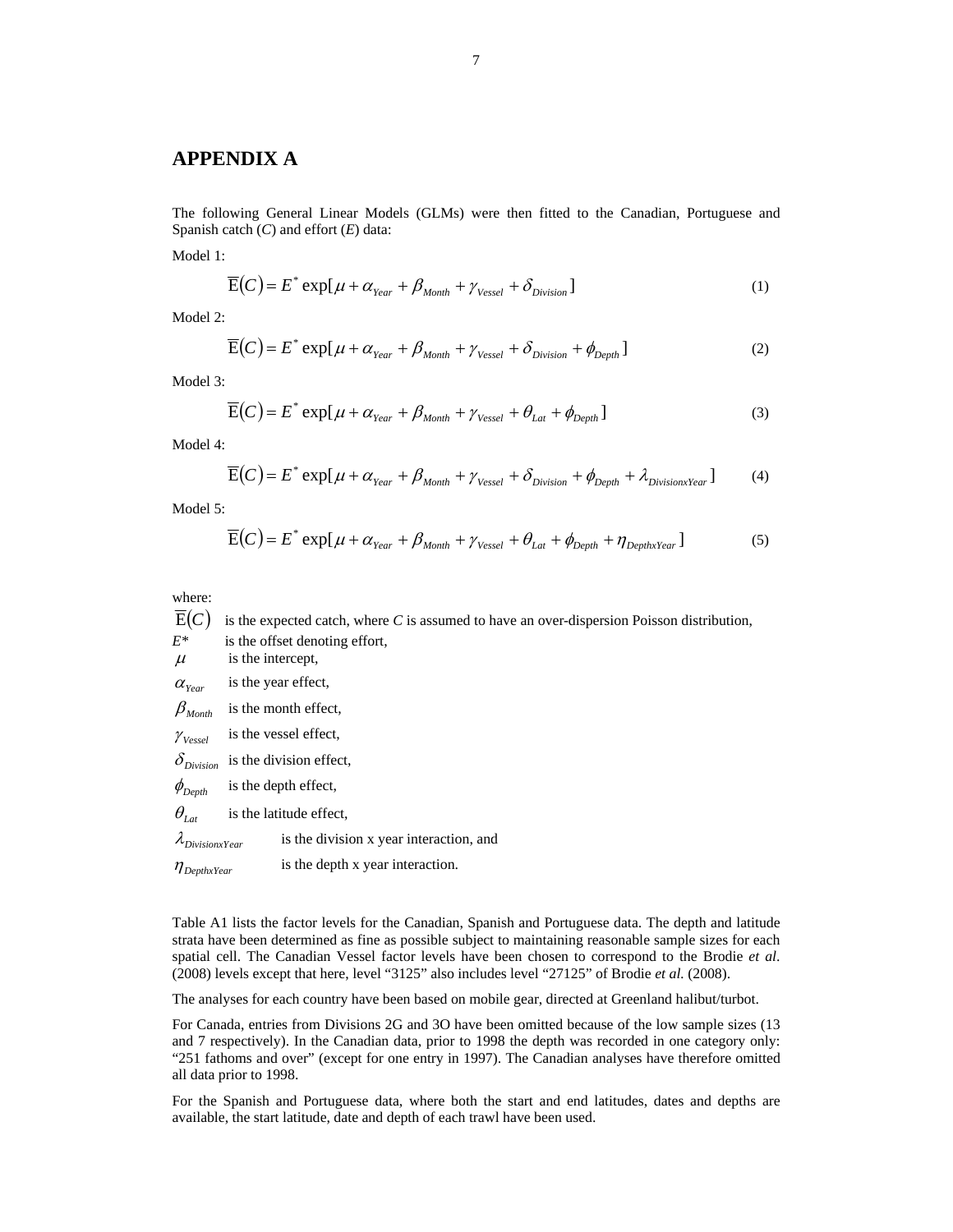Records with large residuals have also been excluded from the analyses. Any record with a residual greater than 3.5 or less than -3.5 after the initial Model 3 fit was excluded (29, 60 and 34 records were excluded for Canada, Spain and Portugal respectively).

Table A1 summarises details the factors used for the GLMs carried out for each national data set.

**Table A1**: Description of the factor levels for the Canadian, Spanish and Portuguese data. For the Division and Depth factors, the values in parentheses represent the size of the corresponding open ocean area in  $n.m<sup>2</sup>$ .

|                                                  |                                                 | Canada  |                                                  | Spain   |                                                 | Portugal |
|--------------------------------------------------|-------------------------------------------------|---------|--------------------------------------------------|---------|-------------------------------------------------|----------|
| $\alpha_{\scriptscriptstyle Y\!e\:\!\!a\:\!\!r}$ | 1998-2008                                       |         | 1992-2008                                        |         | 1998-2007                                       |          |
| $\beta_{\text{Month}}$                           | 12 months                                       |         | 12 months                                        |         | 12 months                                       |          |
| $\gamma$ Vessel                                  | 6 "CGT" levels:<br>"3123": Otter Trawl, 50-149t |         | 58 vessels,<br>each treated as a separate factor |         | 4 vessels.<br>each treated as a separate factor |          |
|                                                  |                                                 |         |                                                  |         |                                                 |          |
|                                                  | "3124": Otter Trawl, 150-499t                   |         |                                                  |         |                                                 |          |
|                                                  | "3125": Otter Trawl, 500-999t                   |         |                                                  |         |                                                 |          |
|                                                  | "3126": Otter Trawl, 1000-1999t                 |         |                                                  |         |                                                 |          |
|                                                  | "3127": Otter Trawl, >2000t                     |         |                                                  |         |                                                 |          |
|                                                  | "3857": Twin Otter Trawl, >2000t                |         |                                                  |         |                                                 |          |
| $\overline{\delta}_{\mathit{Division}}$          | 4 levels:                                       |         | 4 levels:                                        |         | 4 levels:                                       |          |
|                                                  | 2H                                              | (11776) | 3L                                               | (46338) | 3L                                              | (46338)  |
|                                                  | 2J                                              | (25272) | 3M                                               | (17051) | 3M                                              | (17051)  |
|                                                  | 3K                                              | (37051) | 3N                                               | (19523) | 3N                                              | (19523)  |
|                                                  | 3L                                              | (46338) | 3O                                               | (20176) | 30                                              | (20176)  |
| $\phi$ $_{\scriptscriptstyle{Depth}}$            | 6 levels (in fathoms):                          |         | 6 levels (in fathoms):                           |         | 6 levels (in fathoms):                          |          |
|                                                  | $<$ 400                                         | (95986) | < 800                                            | (89989) | < 800                                           | (89994)  |
|                                                  | 400-449                                         | (3748)  | 800-899                                          | (1767)  | 800-849                                         | (887)    |
|                                                  | 450-499                                         | (3748)  | 900-999                                          | (1955)  | 850-899                                         | (887)    |
|                                                  | 500-549                                         | (1136)  | 1000-1099                                        | (1993)  | 900-949                                         | (948)    |
|                                                  | 550-599                                         | (939)   | 1100-1199                                        | (2566)  | 950-999                                         | (1017)   |
|                                                  | $600+$                                          | (14880) | >1200                                            | (4817)  | >1000                                           | (9356)   |
| $\theta_{\rm Lat}$                               | $7$ levels:                                     |         | 6 levels:                                        |         | 6 levels:                                       |          |
|                                                  | "2Hb": Div.2H, N of 56°30'N                     |         | "3Lb": Div.3L, N of 47°40'                       |         | "3Lb": Div.3L, N of 47°40'                      |          |
|                                                  | "2Hc": Div.2H, S of 56°30'N                     |         | "3Ld": Div.3L, S of 47°40'                       |         | "3Ld": Div.3L, S of 47°40'                      |          |
|                                                  | "2Ja": Div.2J, N of 53°50'N                     |         | "3Ma": Div.3M                                    |         | "3Ma": Div.3M                                   |          |
|                                                  | "2Jc": Div.2J, S of 53°50'N                     |         | "3Nb": Div.3N, N of 44°30'                       |         | "3Nb": Div.3N, N of 44°30'                      |          |
|                                                  | "3Kb": Div.3K, N of 50°50'N                     |         | "3Nd": Div.3N, S of 44°30'                       |         | "3Nd": Div.3N, S of 44°30'                      |          |
|                                                  | "3Kd": Div.3K, S of 50°50'N                     |         | "3Od": Div.3O, S of 44°30'                       |         | "3Od": Div.3O, S of 44°30'                      |          |
|                                                  | "3La": Div.3L                                   |         |                                                  |         |                                                 |          |

# **CPUE time series**

For the models without interactions, the CPUE time series are obtained directly from the year factors estimated:

$$
CPUE_y = e^{\alpha_{Year}} \tag{A1}
$$

The introduction of interactions with year requires that the standardized CPUE (assumed to provide an index of local density) be integrated over area to determine an index of abundance:

$$
CPUE_y = \sum_{Division} \left[ exp(\alpha_{Year} + \delta_{Division} + \lambda_{DivisionxYear}) \frac{A_{Division}}{A_{Total}} \right]
$$
(A2)

for the model with Division\*Year interactions, and